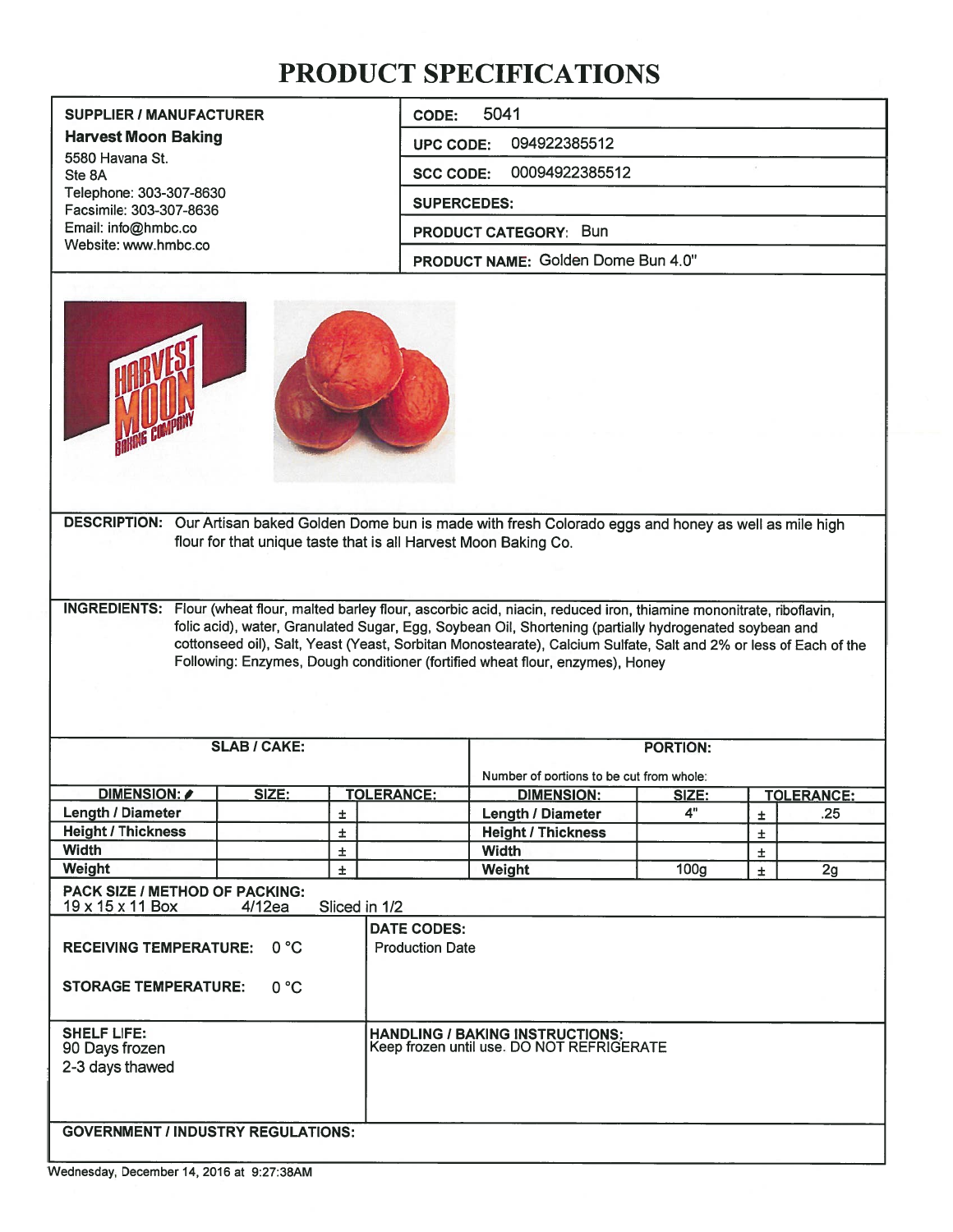#### PRODUCT PROFILE: Golden Dome Bun 4.0"



| <b>/ BATCH</b><br>CS. | <b>PACKS / CS</b> | <b>PACK</b> | <b>PACK WEIGHT</b>                       | <b>SHELF LIFE (days)</b> |
|-----------------------|-------------------|-------------|------------------------------------------|--------------------------|
| ⇁                     |                   | . .         | 4876 <sub>a</sub><br>771.0<br>0oz<br>סוכ | 90                       |

#### LINE SPEEDS

| DIE:            |                     | <b>DIE TYPE:</b> |         | <b>ROWS ACROSS:</b> |  |
|-----------------|---------------------|------------------|---------|---------------------|--|
|                 |                     |                  |         |                     |  |
| -------<br>LINE | MINUTES,<br>/ BATCH | <b>CS/BATCH</b>  | CS/HOUR | <b>SPEED</b>        |  |

### NOTES:

| PRODUCT PROFILE: Golden Dome Bun 4.0" |            |                             |                                |      |                        |                                              |                          |                   |
|---------------------------------------|------------|-----------------------------|--------------------------------|------|------------------------|----------------------------------------------|--------------------------|-------------------|
| <b>SKU / ITEM CODE:</b>               | 5041       |                             |                                |      |                        |                                              |                          |                   |
| <b>CUSTOMER:</b>                      |            |                             |                                |      |                        |                                              |                          |                   |
| <b>CATEGORY:</b>                      | <b>Bun</b> |                             |                                |      |                        |                                              |                          |                   |
| UPC:                                  |            | 094922385512                |                                |      |                        |                                              |                          |                   |
| SCC:                                  |            | 00094922385512              |                                |      |                        |                                              |                          |                   |
| <b>CS / BATCH</b>                     |            | <b>PACKS / CS</b>           | <b>EA/PACK</b>                 |      |                        | <b>PACK WEIGHT</b>                           | <b>SHELF LIFE (days)</b> |                   |
| 49                                    |            | $\overline{4}$              | $\overline{12}$                |      |                        | 4876g 10.75lb 0oz                            | 90                       |                   |
| <b>LINE</b>                           |            | <b>MINUTES / BATCH</b><br>0 | <b>CS/BATCH</b><br>$\mathbf 0$ |      | CS/HOUR<br>$\mathbf 0$ | <b>SPEED</b>                                 |                          |                   |
| <b>LINE SPEEDS</b>                    |            |                             |                                |      |                        |                                              |                          |                   |
|                                       |            |                             |                                |      |                        |                                              |                          |                   |
| DIE:                                  |            |                             | <b>DIE TYPE:</b>               |      |                        |                                              | <b>ROWS ACROSS:</b>      | $\mathbf 0$       |
| <b>NOTES:</b>                         |            |                             |                                |      |                        |                                              |                          |                   |
|                                       |            |                             |                                |      |                        |                                              |                          |                   |
| <b>MANUFACTURING CREW</b>             |            | <b>PACKING CREW</b>         |                                |      |                        | <b>PACKAGING</b>                             |                          |                   |
| <b>TASK</b>                           | NUM.       | <b>TASK</b>                 | <b>NUM</b>                     | CAT. |                        | <b>DESCRIPTION</b><br>12.5x21x4 Wicketed Bag |                          | QTY               |
|                                       |            |                             |                                |      | QwickLok               |                                              |                          | 4                 |
|                                       |            |                             |                                |      |                        | 11x15x19 Box                                 |                          | 4<br>$\mathbf{1}$ |
|                                       |            |                             |                                |      | <b>Bridge Pad</b>      |                                              |                          | 1                 |
|                                       |            |                             |                                |      |                        | 48mm x 914m Machine Tape                     |                          | 1.3               |
| <b>PACKAGE CODE</b>                   |            | <b>SHIPPER CODE</b>         |                                |      |                        | <b>PACKAGING INSTRUCTIONS</b>                |                          |                   |
|                                       |            |                             |                                |      |                        |                                              |                          |                   |

## PALLET CONFIGURATION

TYPE: TIE: HIGH: ITEM COUNT: 36 **MAX HEIGHT: 0.0 inches / 0 mm** 6 6